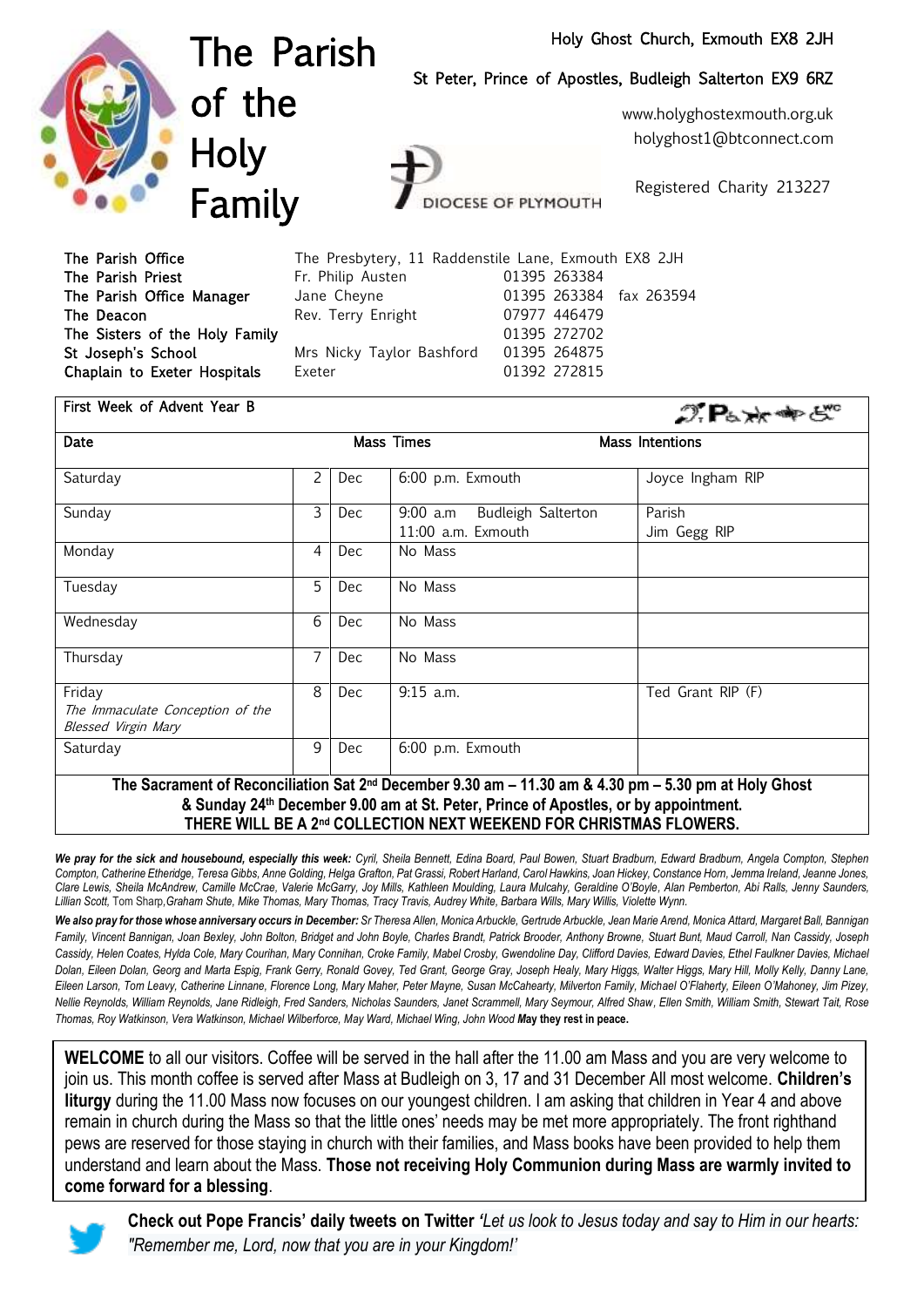*'In Advent we rediscover the beauty of all being on a journey … across the paths of time'*  Pope Francis

 *Have you picked up you Advent timetable yet? Please make sure you have a copy and read it in conjunction with the weekly newsletter. There are lots of opportunities for you to 'come & see' in the parish & St. Joseph's School so have a look and try and go the extra mile this year.*



*Thank you to everyone who contributed towards the success of last weekend's fundraising.* In particular I am so grateful to Maggie & Bernadette who have been baking and cooking for weeks on end to ensure that very many of you have cakes, pies, puddings & preserves in time for Christmas – we are indebted to them for the hours of quiet service to the parish. Check out the website for some lovely photos taken by Wendy & Lori! If you have an idea to help raise funds or have a few hours to spare then please raise your hand, let us know and come and join us!

**The lucky 'squares' raffle winners** were Jim Dowie, Kevin Curran, Phil Elcock, Jackie Doak, Geraldine O' Boyle, Tim Lear, Simon Gegg, Maggie Raby, Margaret Hooper, Mimi Barton, Sophie & Emily Ryder, Cyril O'Boyle, Eileen Jenkins, Marie Cleaver & Michael Lamb. Enjoy your prizes!!!

*TOO MUCH NEWS!!!! What a wonderful reflection of parish life! It is now impossible to put all the news onto this one page of the printed newsletter but if you go to our website you will find much more; as well as photos, news articles and links to the Vatican, our parish school & other sites. Take a look and show someone who perhaps doesn't have access or computer skills. We are very grateful to 'On the Fence Development' working constantly behind the scenes for the technical support offered to the parish and maintenance of the website.*

**Parishes for Peace**. There will be a table sale & display at Holy Ghost this weekend and a 2<sup>nd</sup> collection in both churches, giving you the opportunity to support this worthwhile charity.

| The First Week of Advent<br>Mon. 4 Parish Day of Reflection | Buckfast Abbey - By whose authority? Looking through the eyes of St Mark          |
|-------------------------------------------------------------|-----------------------------------------------------------------------------------|
| Tues. 5                                                     | Advent Retreat continues at Buckfast Abbey until Wednesday 6th.                   |
|                                                             | Key Stage 1 Nativity in St Joseph's School at 2.00 p.m. and 6.00 p.m.             |
| Wed, 6                                                      | Service of Reconciliation 7.00.p.m. at Blessed Sacrament Church, Heavitree        |
| Thur. 7                                                     | St Joseph's School Classes 3 & 4 Advent Service in Holy Ghost Church at 6.30.p.m. |
| Fri. 8                                                      | 10.00.a.m. Key Stage 1 Nativity in Holy Ghost Church                              |
|                                                             | 6.00.p.m. - 8.00.p.m. St Joseph's School Christmas Fair                           |



### **St Joseph's Catholic Primary School Christmas Art display**

We would like to invite you to our School to see all the fantastic Christmas Art work which the children have been busy creating. You are welcome anytime between **1.30pm and 2.30pm on Thursday 14th December**. You are also then invited to stay on for **Carols around the Christmas tree at 2.30pm**

Come and see our School and see what the children have been making!

We hope to see you on December 14th, 2017.

St Joseph's Catholic Primary School. Regents Gate, Exmouth, EX8 1TA

| <b>The Second Week of Advent</b> | * Crystal Crosses: opportunity to support the work of the Open Door Centre this Christmas |
|----------------------------------|-------------------------------------------------------------------------------------------|
| Monday 11                        | Paths to Prayer in St Anne's Cloister 3.00.p.m.<br>Mass 6.30.p.m.                         |
| Tuesday 12                       | St Joseph's School Classes 5 & 6 Advent Service in Holy Ghost Church at 7.00.p.m.         |
| Thursday 14                      | <b>Carols round the Tree</b> in St Joseph's School at 2.45.p.m.                           |
| Friday 15                        | End of Term mass in St Joseph's School at 9.30.a.m.                                       |
| Saturday 16                      | Service of Reconciliation 10.00 a.m. at Most Precious Blood, Sidmouth                     |
|                                  | "What are YOU waiting for?" + Advent Day at St Rita's + Deacon Terry Enright              |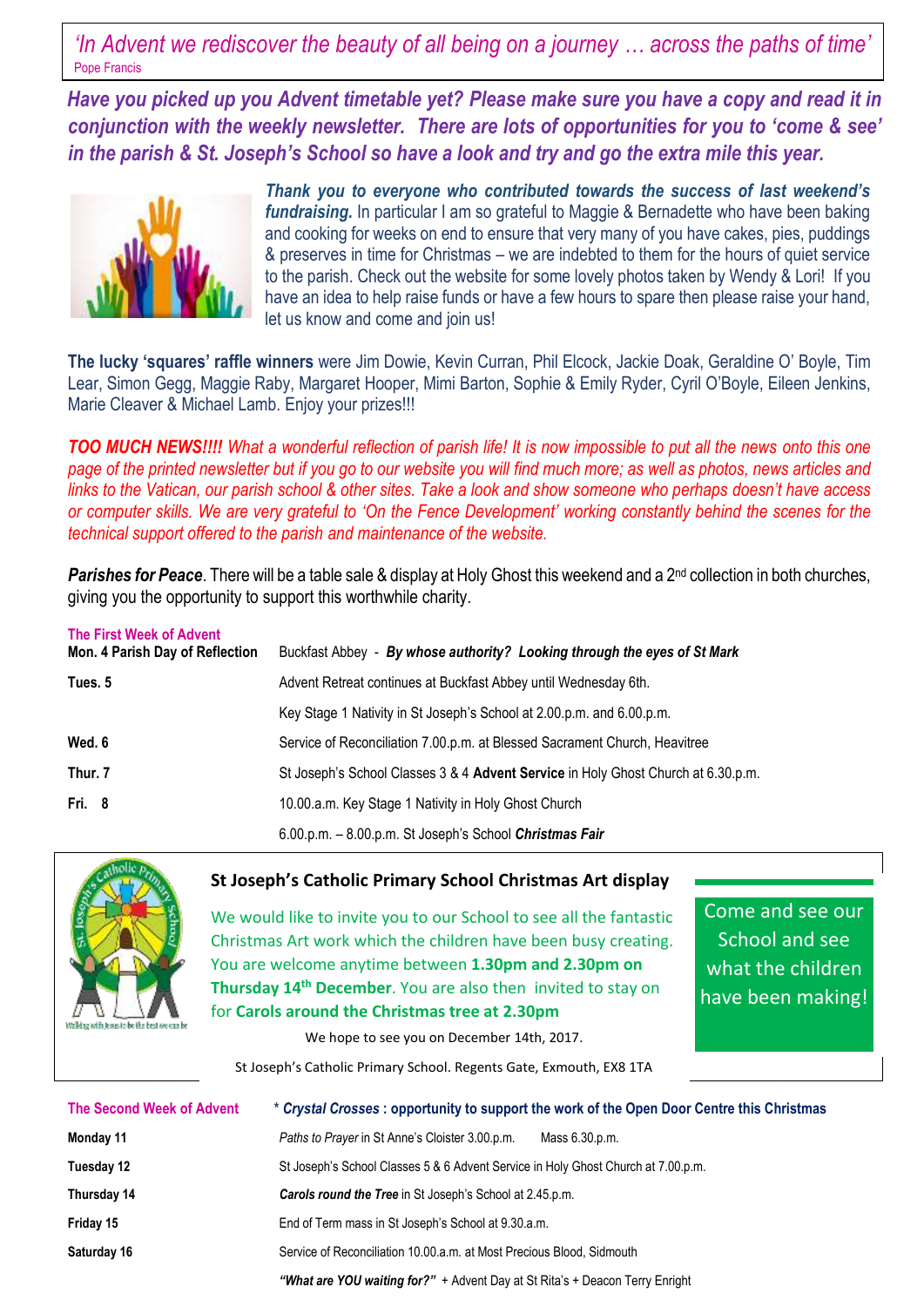## **We are Pilgrim People…. are you ready for the challenge?**

Diocesan Pilgrimage to Lourdes 2-8<sup>th</sup> August 2018 led by Bishop Mark. Flying from Exeter. Staying at the Chappelle et Parc, once owned by the Soubirous family, very close to the grotto. A time of prayer and relaxation. We would love you to join us. Price £779. Youth £495. (No increase on 2017 prices) Booking forms will be available very soon and for a discount of £10, you can book on line. [www.joewalshtours.co.uk](http://www.joewalshtours.co.uk/) Please speak to your parish priest or contact: Fr Kieran Kirby Pilgrimage Director, 01803 294142 or Fr Anthony 0'Gorman Youth Chaplain, 01637 851176

**WORLD MEETING OF FAMILIES:** Dublin, August 21st-26th, 2018. A global gathering celebrating Marriage and Family Life with Pope Francis. Please visit[:http://www.worldmeeting2018.ie/en/](http://www.worldmeeting2018.ie/en/) for further information. Approximate cost is £900 per couple for 5 nights (B & B) or £1,200 for a family with 2 children. A number of people will be going from our diocese. If you are interested in being part of this gathering, please contact Marian on 01752-701660 or [plymouth-crownhill@prcdtr.org.uk](mailto:plymouth-crownhill@prcdtr.org.uk) Closing date for applications December 16th.

**Plymouth Diocesan Pilgrimage to the Holy Land: 18-25 February 2019** Further details: Pilgrimage People, Stapleford Granary, Bury Road, Stapleford, Cambridge CB22 5BP. Email: [info@pilgrimagepeople.org](mailto:info@pilgrimagepeople.org) Telephone 0800 612 3423. Website [http://www.pilgrimagepeople.org](http://www.pilgrimagepeople.org/)

*Y-PRAY?* Booking now open for 2018. An inspirational weekend conference of prayer and praise for women from all Christian denominations 2018 conference. Early bird discount. Limited places. Visit<https://www.wwdp.org.uk/resources/>

## *What a weekend!*

*The weekend of Christ the King 2017 was a memorable one in the parish of the Holy Family this year! For the past few years we have concentrated fund raising efforts to one major weekend each year and parishioners have been preparing for many weeks to ensure its success.*

*Saturday evening was one to reminisce with a '70's' evening which included a typical 70's themed 3 course meal, a challenging quiz, huge prize raffle and of course a disco to finish off the evening! The photos on our website show some curious outfits and people having lots of fun.*

*We are very fortunate that the evening was planned and managed by Wendy Davis, a 'hands on' parishioner who works for Barclays Bank. Barclays currently support their staff volunteering in Community Outreach and will match fund events to a wonderful total of £1,000. We were delighted to raise over £1,000 ourselves and therefore will benefit from this additional funding. This in turn will enable us to support local charities, individuals and societies in the local community by offering them the use of the parish hall & facilities.*

*Our young 'A Team' members supported Wendy as apprentice waiters & waitresses – as well as a star performance by 'Elori and her backing group' with a marvellous rendition of 'Mama Mia'*

*After a late and rapid clear up, the hall was reset for our Sunday morning Advent Sale of all things seasonal.* 

*On Sunday morning the church was packed as Fr. Philip welcomed the children who will start the journey towards First Sacraments after Christmas. Each was invited to enrol and was given their 'pilgrim passport' for the journey, which will be stamped each Sunday morning at the children's liturgy. The children and their families were invited to join parishioners in the hall after mass for the sale and a lovely light lunch. Mulled wine was on offer for the adults and free lollipops for the children!!*

*The weekend was a tremendous success and the atmosphere wonderful. It certainly brought together young and not so young with many parishioners involved in true community. No doubt we will do it all over again next year!!!*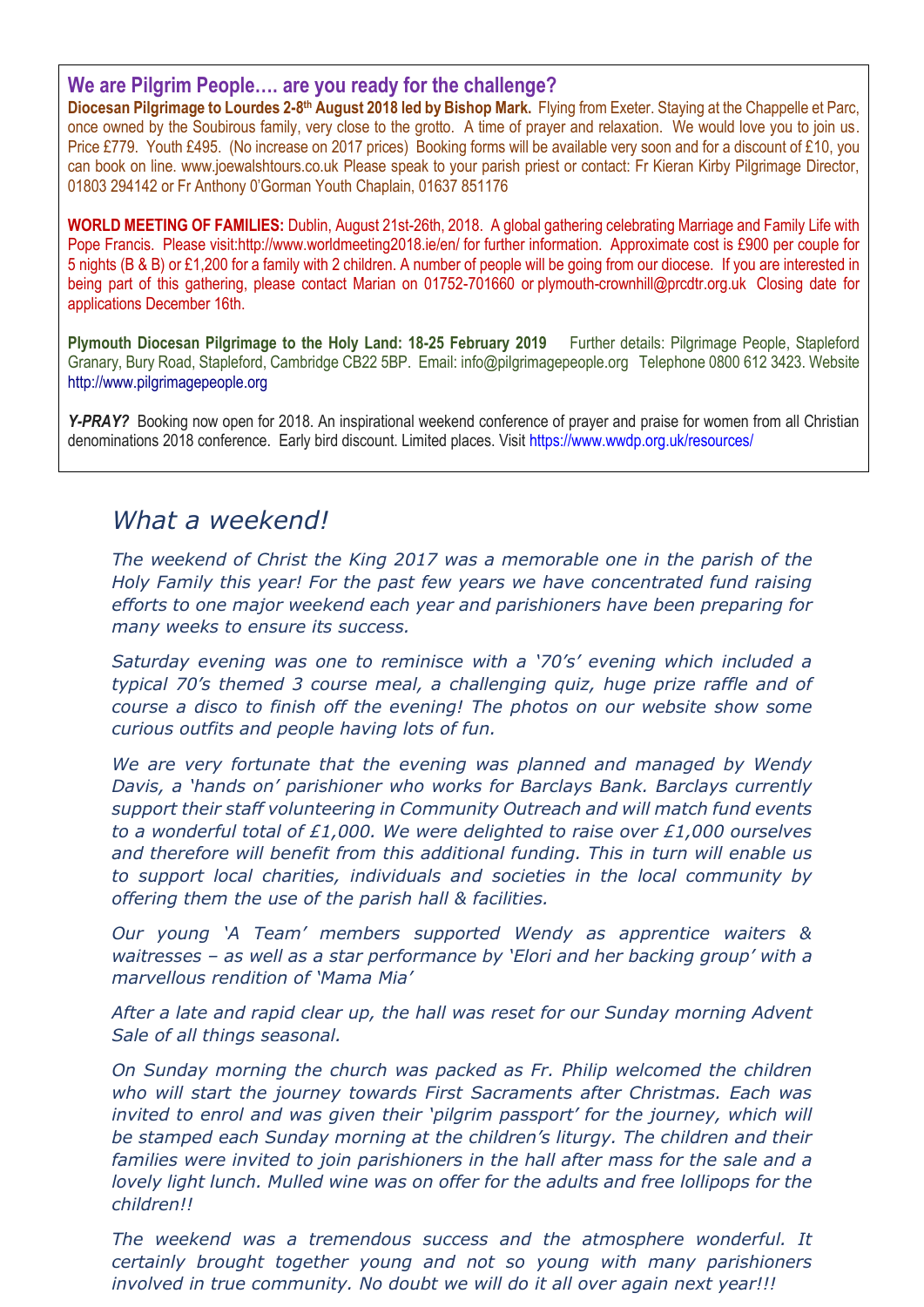## **Regular Events in our parish – come and see…**

**Gospel Sharing** on Thursday evenings throughout the year 7pm to 8.30pm in the Cloister and a warm welcome awaits you.

**Craft Club** –This lively group meet regularly once a month.

**The Men's Lunch Club** meet every 3rd Thursday of the month at the Powder Monkey at 12.30. **'Ladies that Lunch' once a month** – watch this space for details and come and join us!

**Our Knit, Natter & Book Club Chatter Group** are a very friendly lot and invite you to come and join them for a coffee and to see just what they do each month. They generally meet on the 1st Monday afternoon of the month in Holy Ghost hall at 2.00 pm. Just drop in or speak to Bernadette Simmons or Maggie Raby who will be happy to tell you about the group.

**FAITH & LIGHT** next full meeting will be in the New Year. **CAFOD Coffee Morning** on the second Tuesday of the month in Holy Ghost Hall

**UCM –Meetings twice monthly on Thursday afternoons at Holy Ghost, welcoming a variety of speakers**. Next meeting 7<sup>th</sup> December when there will be a demonstration on napkin folding. We invite you to join us.



Why not make your New Year's resolution really count and become a Devon Air Ambulance volunteer? We receive no government funding and are totally reliant on donations from the people of Devon. We offer an array of volunteering opportunities from box collecting, giving talks, attending cheque presentation, assisting in one of our

18 charity shops or helping out at our annual events. Volunteering can really make a real difference to your own life and the lives of others. This opportunity would suit anyone who would like to get out of the house, make new friends, do something worthwhile, all whilst having fun! We really do appreciate any amount of time you can offer. Whoever you are, you'd fit in just fine! Please contact our Volunteer Manager Cara Jones by calling 01392 466666 or emailing [c.jones@daat.org](mailto:c.jones@daat.org) for more information.



**Building the parish of the Holy Family**…..parish 'matchbox' census…… help us update the parish records – for those who have recently moved to the parish please can you complete a registration form and return it the parish office ASAP. You may also like to personalise one of the matchboxes in St. Anne's Cloister so that it can be added to our display. Thank you for your help.